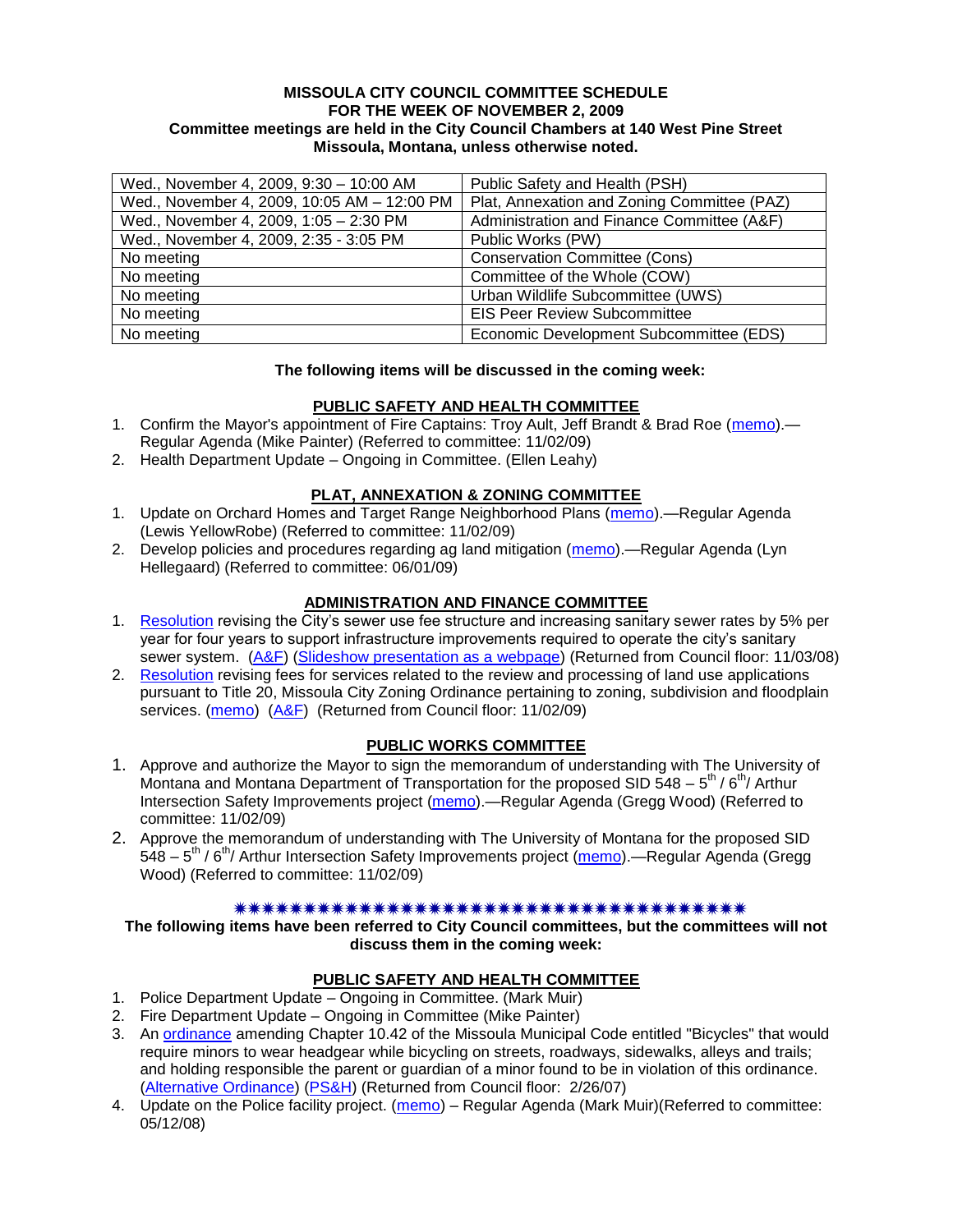- 5. An [ordinance](ftp://ftp.ci.missoula.mt.us/Packets/Council/2008/2008-12-15/2008CatOrdinanceAmendment%5B1%5D.pdf) amending Missoula Municipal Code Chapter 6.09 entitled "Missoula Cat Ordinance" section 6.09.010 through 6.09.090 to amend definitions, to limit the number of cats over the age of four months that a person, family, or household can harbor, keep, or maintain to five and to enact other general amendments. [\(PS&H\)](ftp://ftp.ci.missoula.mt.us/Packets/Council/2008/2008-12-15/081210psh.pdf) (Returned from Council floor: 01/12/09)
- 6. An [ordinance](ftp://ftp.ci.missoula.mt.us/Packets/Council/2008/2008-12-15/DogOrdinance--PSHrevisions.pdf) amending Missoula Municipal Code Title 6 entitled "Animals" generally amending Chapter 6.04 entitled "Animals Running at Large" and Chapter 6.08 entitled "Dogs and Pet Shops," increasing the fee when an animal is impounded and establishing a fee for a boarding kennel license. [\(PS&H\)](ftp://ftp.ci.missoula.mt.us/Packets/Council/2008/2008-12-15/081210psh.pdf) (Returned from Council floor: 01/12/09)
- 7. Discussion on the MRL herbicide program within the city limits [\(memo\)](ftp://ftp.ci.missoula.mt.us/Packets/Council/2009/2009-05-18/Referrals/MRLWeedSprayingReferral.pdf).—Regular Agenda (Bob Jaffe) (Referred to committee: 05/18/09)
- 8. Consider an ordinance of the Missoula City Council amending Missoula Municipal Code Title 10 entitled Vehicles and Traffic, Chapter 42 entitled Bicycles for the purpose of changing the requirements for complying with traffic control devices and removing conflicting registration requirements by amending Sections 10.42.030 and 10.42.040. [\(memo\)](http://www.ci.missoula.mt.us/DocumentView.aspx?DID=2223).—Regular Agenda (Pam Walzer) (Referred to committee: 09/14/09)
- 9. Confirm the Mayor's appointment of Fire Captains: Troy Ault, Jeff Brandt & Brad Roe [\(memo\)](http://www.ci.missoula.mt.us/DocumentView.aspx?DID=2488). Regular Agenda (Mike Painter) (Referred to committee: 11/02/09)

# **CONSERVATION COMMITTEE**

- 1. Support for City employee cash for Bus Commuters Program [\(memo\)](http://www.ci.missoula.mt.us/DocumentView.aspx?DID=2127).—Regular Agenda (Ben Schmidt and Nancy Wilson) (Referred to committee: 08/24/09)
- 2. Consider an ordinance amending Missoula Municipal Code Title 8, entitled "Health and Safety," Chapter 8.28, entitled "Garbage and Rubbish" to provide for special management of garbage in specific areas within the City of Missoula where there is conflict with bears [\(memo\)](http://www.ci.missoula.mt.us/DocumentView.aspx?DID=2228).—Regular Agenda (Pam Walzer and Urban Wildlife Subcommittee) (Referred to committee: 09/14/09)
- 3. Discussion on recycling in Missoula [\(memo\)](http://www.ci.missoula.mt.us/DocumentView.aspx?DID=2461).—Regular Agenda (Pam Walzer) (Referred to committee: 10/26/09)

# **PLAT, ANNEXATION & ZONING COMMITTEE**

- 1. Annexation. (see separate list at City Clerk's Office for pending annexations) (Ongoing in Committee)
- 2. Update the Rattlesnake Valley Comprehensive Plan Amendment [\(memo\)](ftp://ftp.ci.missoula.mt.us/Packets/Council/2007/2007-04-02/Referrals/Rattlesnake_Plan_Update_referral.pdf).—Regular Agenda (Dave Strohmaier) (Referred to committee: 04/02/07)
- 3. Request to rezone the property legally described as Lot 3 of Scott Street Lots Subdivision, located in Section 16, T13N, R19W, P.M.M. form D (Industrial) to I-1 (Light Industrial), based on the finding of fact and conclusions of law. (PAZ [05/21/08\)](ftp://ftp.ci.missoula.mt.us/Packets/Council/2008/2008-06-02/080521paz.pdf) (Returned from Council floor: 6/2/08)
- 4. Ongoing discussion of City planning issues with members of the Planning Board.--Regular Agenda (Bob Jaffe) (Referred to committee: 3/20/06)
- 5. Discussion of OPG's [task list](ftp://ftp.ci.missoula.mt.us/Packets/Council/2008/2008-07-07/UITaskList.pdf) and workload [\(Urban Initiatives work plan\)](ftp://ftp.ci.missoula.mt.us/Packets/Council/2006/2006-06-12/Referrals/Urban_Init.htm).—Regular Agenda (Mike Barton) (Referred to committee: 06/12/06)
- 6. Discussion on assuring the currency of growth policy amendments [\(memo\)](ftp://ftp.ci.missoula.mt.us/Packets/Council/2008/2008-09-08/Referrals/Plan_updates.pdf)—Regular Agenda (Dave Strohmaier) (Referred to committee: 09/08/08)
- 7. [Ordinance](http://www.ci.missoula.mt.us/DocumentView.aspx?DID=2328) amending Missoula Municipal Code Title 20, the Missoula City Zoning Ordinance and establishing Chapter 20.30 entitled "Historic Preservation." [\(memo\)](http://www.ci.missoula.mt.us/DocumentView.aspx?DID=2306) [\(PAZ\)](http://www.ci.missoula.mt.us/Archive.aspx?ADID=1285) (Returned from Council floor: 10/26/2009)

# **ADMINISTRATION AND FINANCE COMMITTEE**

- 1. Approve claims. (Ongoing) (Consent Agenda)
- 2. Approve journal vouchers. (Ongoing) (Consent Agenda)
- 3. Approve budget transfers. (Ongoing) (Consent Agenda)
- 4. An ordinance amending the municipal code as it relates to bike licensing.  $(A\&F)$  (Returned from council floor: 12/15/08)
- 5. Amend City Council Rule 21(a) to clarify quorum requirements [\(memo\)](ftp://ftp.ci.missoula.mt.us/Packets/Council/2008/2008-04-28/Referrals/CouncilRule21aReferral.pdf).—Regular Agenda (Jason Wiener) (Referred to committee: 04/28/08) (*Tabled in Committee on 02/11/09*)
- 6. Implications of establishing maintenance districts. [\(memo\)](ftp://ftp.ci.missoula.mt.us/Packets/Council/2009/2009-05-11/Referrals/MaintenanceDistricts.pdf) Regular Agenda (Bob Jaffe) (Referred to committee: 05/11/09)
- 7. Review the FY 2010-14 CIP projects in committee [\(memo\)](ftp://ftp.ci.missoula.mt.us/Packets/Council/2009/2009-03-23/Referrals/RefAFCIPBudgetReviewFY2010-2014CIP.pdf).—Regular Agenda (Brentt Ramharter) (Referred to committee: 03/23/09)
- 8. Consider the establishment of Parks and Street Maintenance Districts [\(memo\)](ftp://ftp.ci.missoula.mt.us/Packets/Council/2009/2009-05-04/Referrals/MaintenanceDistricts.pdf).—Regular Agenda (Bob Jaffe) (Referred to committee: 05/04/09)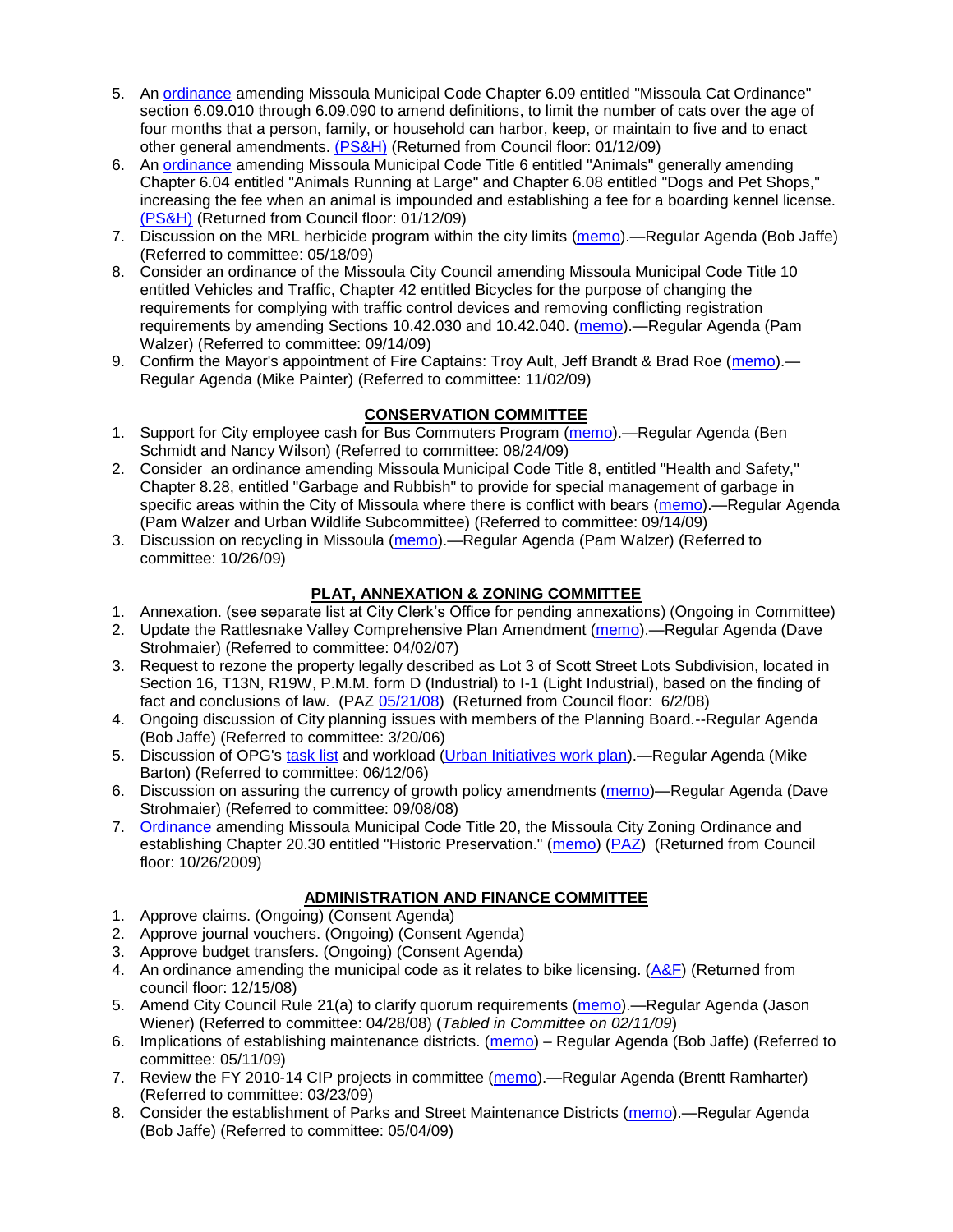- 9. Clarify position of council member who also serves on the board of a non-profit agency that has dealings with the city. [\(memo\)](http://www.ci.missoula.mt.us/DocumentView.aspx?DID=1840) – Regular Agenda (Ed Childers) (Referred to committee: 07/20/2009)
- 10. [Resolution](http://www.ci.missoula.mt.us/DocumentView.aspx?DID=2373) of the Missoula City Council establishing a tourism business improvement district consisting of non-contiguous lands within the City of Missoula for the purpose of aiding tourism, promotion and marketing within the district. [\(Exhibit](http://www.ci.missoula.mt.us/DocumentView.aspx?DID=2090) A) [\(Exhibit B\)](http://www.ci.missoula.mt.us/DocumentView.aspx?DID=2374) [\(memo\)](http://www.ci.missoula.mt.us/DocumentView.aspx?DID=2097) [\(A&F\)](http://www.ci.missoula.mt.us/Archive.aspx?ADID=1172) (Returned from Council floor: 10/05/09)
- 11. Consider a [resolution](http://www.ci.missoula.mt.us/DocumentView.aspx?DID=2444) revising fees for services related to the review and processing of land use applications pursuant to city adopted regulations pertaining to zoning, subdivision and floodplain services [\(memo\)](http://www.ci.missoula.mt.us/DocumentView.aspx?DID=2387) [\(Revised resolution 10/21/09\)](http://www.ci.missoula.mt.us/DocumentView.aspx?DID=2399).—Regular Agenda (Denise Alexander) (Referred to committee: 10/09/09)
- 12. Review and determine whether City Council actions pertaining to the adoption of ordinances in general comply with state law MCA 2009 7-5-103 Ordinance requirements and city council rules for the conduct of meetings and business (Rule 24 Adoption of Ordinances) [\(memo\)](http://www.ci.missoula.mt.us/DocumentView.aspx?DID=2468).—Regular Agenda (Renee Mitchell) (Referred to committee: 10/26/09)

# **PUBLIC WORKS COMMITTEE**

- 1. Consider the sizes of grease interceptors for the restaurant industry [\(memo\)](ftp://ftp.ci.missoula.mt.us/Packets/Council/2008/2008-04-21/Referrals/Industrial_waste_restaurants.pdf).—Regular Agenda (Stacy Rye and Bob Jaffe) (Referred to committee: 04/21/08)
- 2. Consider restructuring the city's Sewer Loan Program along the lines of the recently approved change to the Sidewalk & Curb Loan Fund.—Regular Agenda (Ed Childers) (Referred to committee: 06/26/06)
- 3. Information item to present the City's Master Sidewalk Plan. [\(memo\)](ftp://ftp.ci.missoula.mt.us/packets/council/2009/2009-01-12/Referrals/MstrSdwlkPlnREF.pdf)—Regular Agenda (Doug Harby) (Referred to committee: 01/12/09)
- 4. Approve a letter agreement for professional services with WGM Group, Inc. in an amount not to exceed \$29,375 for professional services on the proposed SID 548  $-5<sup>th</sup>$  / 6<sup>th</sup>/ Arthur Intersection Improvements project [\(memo\)](http://www.ci.missoula.mt.us/DocumentView.aspx?DID=2363).—Regular Agenda (Gregg Wood) (Referred to committee: 10/05/09)

## **COMMITTEE OF THE WHOLE**

- 1. Mayor's Update Ongoing in Committee. (Mayor Engen)
- 2. Updates from Council representatives on the Health Board, Community Forum, Transportation Policy Coordinating Committee, other boards and commissions as necessary. – (Ongoing in Committee)
- 3. Joint meeting of the Mayor, City Council and County Commission; a facilitated quarterly OPG review as directed in the [Interlocal Agreement](ftp://ftp.ci.missoula.mt.us/Documents/Mayor/OPG/Adopted-ILA-2005.pdf) (Agenda)—Ongoing (Mayor Engen)
- 4. Develop short and mid-term goals [\(memo\)](ftp://ftp.ci.missoula.mt.us/Packets/Council/2007/2007-04-23/Referrals/Council_Goals.pdf).—Regular Agenda (Bob Jaffe) (Referred to committee: 4/23/2007)
- 5. Discuss possibilities for enhancing the applicant pool for vacancies on volunteer boards and commissions [\(memo\)](ftp://ftp.ci.missoula.mt.us/Packets/Council/2007/2007-09-17/Referrals/board_and_commission_recruitment.pdf).—Regular Agenda (Dave Strohmaier) (Referred to committee: 09/17/07)
- 6. Joint meeting between the Missoula City Council and the Missoula County Public Schools' Board of Trustees [\(memo\)](ftp://ftp.ci.missoula.mt.us/Packets/Council/2007/2007-09-17/Referrals/Council_School_Board_referral.pdf).—Regular Agenda (Dave Strohmaier) (Referred to committee: 09/17/07)
- 7. Examination of Office Planning and Grants [\(memo\)](ftp://ftp.ci.missoula.mt.us/Packets/Council/2008/2008-09-08/Referrals/080825HendricksonOPGreferral.pdf)—Regular Agenda (John Hendrickson) (Referred to committee: 09/08/08)
- 8. Review CIP funding mechanism, vehicle replacement policy, department vehicle use practices, specifically Police, Fire, and Parking Commission [\(memo\)](ftp://ftp.ci.missoula.mt.us/Packets/Council/2008/2008-11-10/Referrals/ReviewBudgetary.pdf).—Regular Agenda (Ed Childers) (Referred to committee: 11/10/08)
- 9. Outside legal consultation on the legal opinion regarding zoning rewrite [\(memo\)](ftp://ftp.ci.missoula.mt.us/Packets/Council/2009/2009-05-04/Referrals/LegalCouncilZoningRewrite.pdf).—Regular Agenda (John Hendrickson) (Referred to committee: 05/04/09)
- 10. Referral of support for the Expo-Center [\(memo\)](ftp://ftp.ci.missoula.mt.us/Packets/Council/2009/2009-05-04/Referrals/Expocenterreferral.pdf).—Regular Agenda (John Hendrickson) (Referred to committee: 05/04/09)

# **URBAN WILDLIFE SUBCOMMITTEE**

- 1. Update from FWP on [Missoula Urban Wildlife Management Plan](ftp://ftp.ci.missoula.mt.us/Packets/Council/2006/2006-05-22/UW_mgmt_plan.htm) draft outline [\(updated](ftp://ftp.ci.missoula.mt.us/Packets/Council/2006/2006-09-25/Referrals/060925_UWS_Survey.htm)  [questionnaire\)](ftp://ftp.ci.missoula.mt.us/Packets/Council/2006/2006-09-25/Referrals/060925_UWS_Survey.htm).—Regular Agenda (Marilyn Marler) (Referred to committee: 4/17/06)
- 2. Discussion of efforts to reduce problems with bears within city limits [\(memo\)](ftp://ftp.ci.missoula.mt.us/Packets/Council/2008/2008-09-08/Referrals/UWSBearReferral.pdf)—Regular Agenda (Pam Walzer) (Referred to committee: 09/08/08)

# **ECONOMIC DEVELOPMENT SUBCOMMITTEE**

1. Discussion by Rosalie Sheehy Cates, executive director of the Montana Community Development Corporation (MCDC) on business opportunities in Missoula.—Regular Agenda (Don Nicholson) (Referred to committee: 05/08/06)